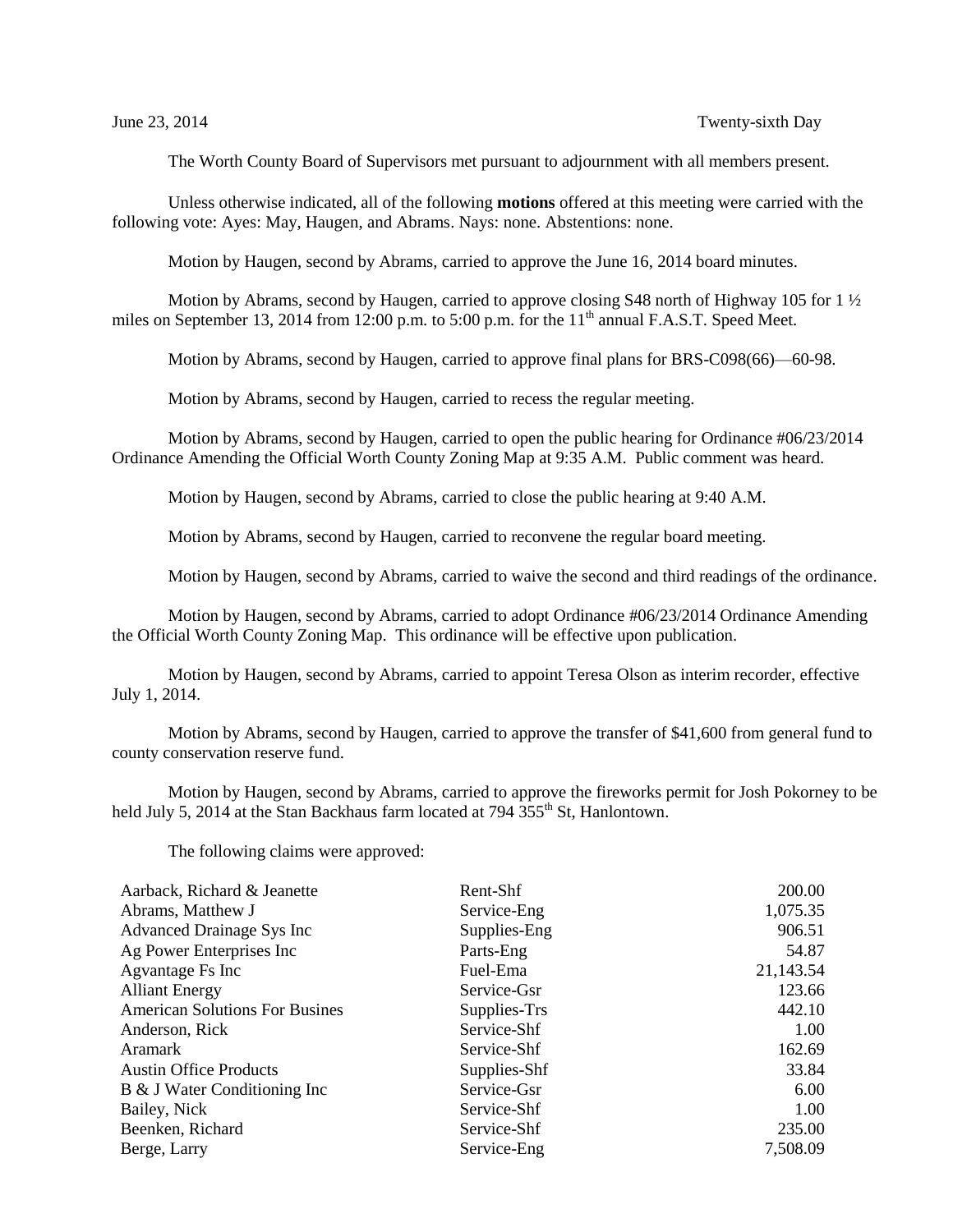| <b>Bob Barker Company Inc</b>       | Supplies-Shf               | 603.16    |
|-------------------------------------|----------------------------|-----------|
| Brumm, Richard                      | Edu-Eng                    | 25.00     |
| Butler, Lynn                        | Safety-Eng                 | 150.00    |
| Butler, Shana                       | Mileage-Phd                | 7.60      |
| Capranos, Thomas                    | Rent-Vaf                   | 250.00    |
| <b>Cemstone Concrete Materials</b>  | Service-Eng                | 55.00     |
| <b>Centec Cast Metal Products</b>   | Supplies-Vaf               | 550.56    |
| Centurylink                         | Service-Gsr                | 1,503.00  |
| Cerro Gordo Co Sheriff              | Service-Csr                | 66.00     |
| Cerro Gordo Co Treasurer            | Service-Mex                | 150.00    |
| <b>Certified Laboratories</b>       | Fuel-Eng                   | 595.50    |
| Cintas Corporation                  | Service-Eng                | 100.17    |
| Clay County Sheriff's Office        | Service-Csr                | 26.00     |
| Culligan                            | Service-Shf                | 31.90     |
| Digital Ally Inc                    | Supplies-Dap               | 100.00    |
| <b>Electronic Engineering</b>       | Service-Shf                | 1,862.06  |
| <b>Electronic Specialties Inc</b>   | Equip-Ema                  | 553.17    |
| <b>Fallgatter's Market</b>          | Supplies-Sdp               | 1,461.44  |
| <b>Federal Publishing</b>           | Supplies-Eng               | 298.50    |
| Fertile Fire Dept                   | Equip-E911                 | 1,999.98  |
| Galls, Llc                          | <b>Supplies Credit-Shf</b> | 194.54    |
| Greve Law Office                    | Rent-Aty                   | 350.00    |
| Greve, Jeff                         | Edu-Aty                    | 1,029.70  |
| Hackbart, Philip E.                 | Mileage-Vaf                | 12.48     |
| Healthworks                         | Service-Shf                | 879.00    |
| <b>Heartland Power Coop</b>         | Service-Eng                | 2,564.68  |
| Hepperly, Brian                     | Service-Shf                | 1.00      |
| Herweyer, Debra R                   | Mileage-Vaf                | 11.44     |
| Huber Supply Co Inc                 | Service-Eng                | 58.39     |
| Ia Dept Of Revenue                  | Service-Asr                | 447.50    |
| Ia Law Enforcement Academy          | Edu-Shf                    | 280.00    |
| Ia Prison Industries                | Supplies-E911              | 2,942.20  |
| Isac Group Health                   | Health Ins Prem            | 56,846.00 |
| J & J Machining Welding & Fabr      | Supplies-Eng               | 164.22    |
| J & J Medical                       | Supplies-Phd               | 144.95    |
| Johnson, Harold H                   | Rent-Phd                   | 1,000.00  |
| Johnson, Teresa                     | Mileage-Phd                | 34.50     |
| Knudtson, Kirby                     | Service-Shf                | 365.26    |
| <b>Larson Contracting Central</b>   | Service-Eng                | 7,807.14  |
| Lee, Michael                        | Safety-Eng                 | 143.62    |
| Lexisnexis                          | Service-Aty                | 134.00    |
| <b>London Deer Creek Cemetery</b>   | Service-Vaf                | 58.00     |
| Mail Services Llc                   | Service-Trs                | 305.10    |
| <b>Manly Junction Signal</b>        | Service-Plz                | 7.87      |
| Marco Inc                           | Service-Shf                | 243.21    |
| Mark's Tractor Inc                  | Parts-Eng                  | 155.60    |
| Martin Marietta Materials Inc       | Rock-Eng                   | 3,944.12  |
|                                     | Project-Ndp                | 1,137.00  |
| Mc Clure Engineering Co<br>Mediacom | Service-Gsr                | 228.86    |
| Medline Industries Inc.             | Supplies-Phd               | 69.19     |
|                                     |                            | 111.80    |
| Melby, Ruth                         | Mileage-Mha                | 304.44    |
| Midwest Wheel Companies Inc         | Parts-Eng                  |           |
| Mireles, Sandra                     | Mileage-Mha                | 350.48    |